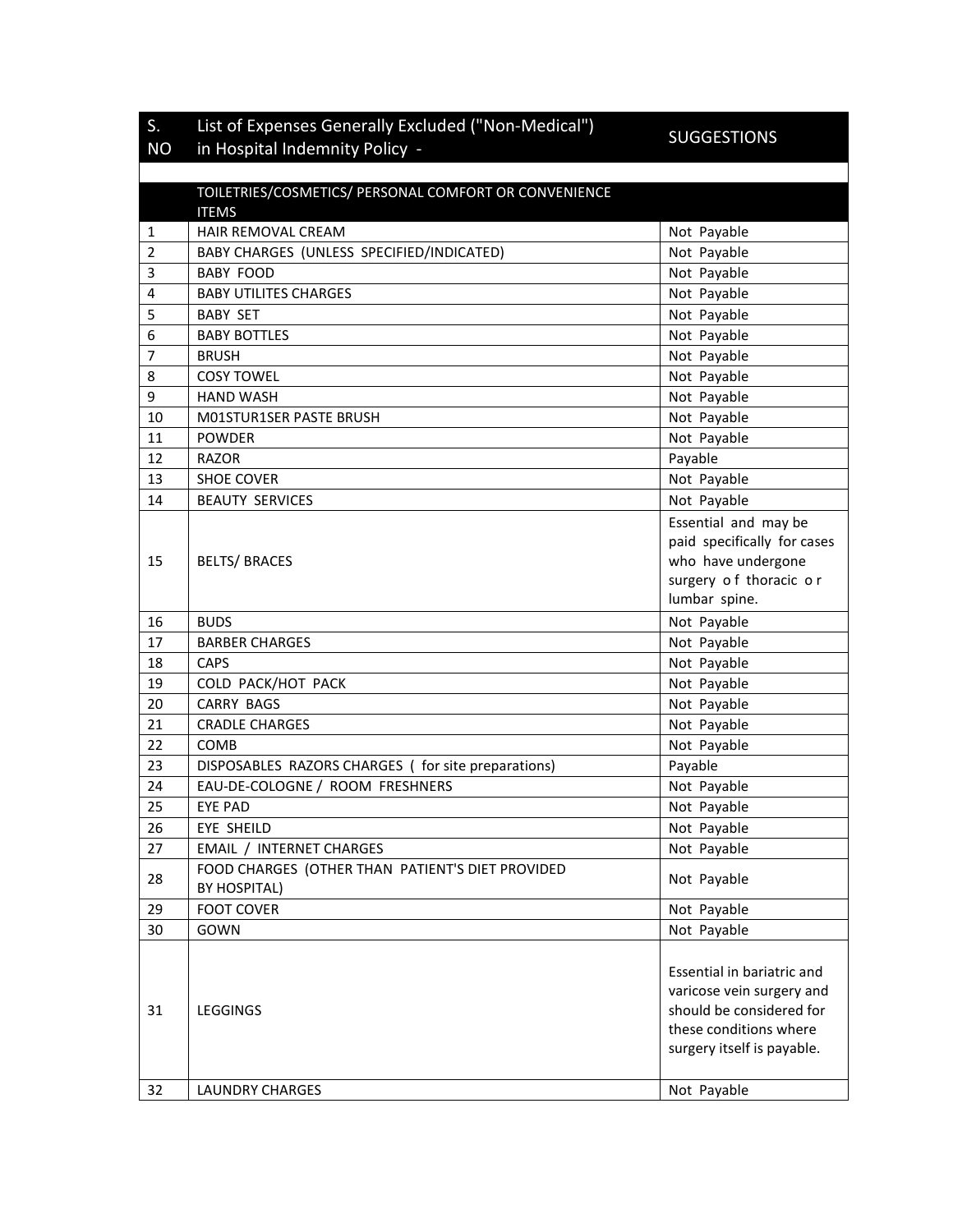| 33 | <b>MINERAL WATER</b>                                                    | Not Payable                                                                                 |
|----|-------------------------------------------------------------------------|---------------------------------------------------------------------------------------------|
| 34 | OIL CHARGES                                                             | Not Payable                                                                                 |
| 35 | SANITARY PAD                                                            | Not Payable                                                                                 |
| 36 | <b>SLIPPERS</b>                                                         | Not Payable                                                                                 |
| 37 | <b>TELEPHONE CHARGES</b>                                                | Not Payable                                                                                 |
| 38 | <b>TISSUE PAPER</b>                                                     | Not Payable                                                                                 |
| 39 | TOOTH PASTE                                                             | Not Payable                                                                                 |
| 40 | <b>TOOTH BRUSH</b>                                                      | Not Payable                                                                                 |
| 41 | <b>GUEST SERVICES</b>                                                   | Not Payable                                                                                 |
| 42 | <b>BED PAN</b>                                                          | Not Payable                                                                                 |
| 43 | <b>BED UNDER PAD CHARGES</b>                                            | Not Payable                                                                                 |
| 44 | <b>CAMERA COVER</b>                                                     | Not Payable                                                                                 |
| 45 | <b>CLINIPLAST</b>                                                       | Not Payable                                                                                 |
|    |                                                                         | Not Payable/ Payable by                                                                     |
| 46 | <b>CREPE BANDAGE</b>                                                    | the patient                                                                                 |
| 47 | <b>CURAPORE</b>                                                         | Not Payable                                                                                 |
| 48 | DIAPER OF ANY TYPE                                                      | Not Payable                                                                                 |
|    |                                                                         | Not Payable (However if                                                                     |
|    |                                                                         | CD is specifically sought                                                                   |
| 49 | DVD, CD CHARGES                                                         | by Insure r /T PA then                                                                      |
|    |                                                                         | payable)                                                                                    |
| 50 | <b>EYELET COLLAR</b>                                                    | Not Payable                                                                                 |
| 51 | <b>FACE MASK</b>                                                        | Not Payable                                                                                 |
| 52 | <b>FLEXI MASK</b>                                                       | Not Payable                                                                                 |
| 53 | <b>GAUSE SOFT</b>                                                       | Not Payable                                                                                 |
| 54 | GAUZE                                                                   | Not Payable                                                                                 |
| 55 | <b>HAND HOLDER</b>                                                      | Not Payable                                                                                 |
| 56 | HANSAPLAST/ADHESIVE BANDAGES                                            | Not Payable                                                                                 |
| 57 | <b>INFANT FOOD</b>                                                      | Not Payable                                                                                 |
| 58 | <b>SLINGS</b>                                                           | Reasonable costs for one<br>sling in case of upper<br>arm fractures should be<br>considered |
|    |                                                                         |                                                                                             |
|    | ITEMS SPECIFICALLY EXCLUDED IN THE POLICIES                             |                                                                                             |
| 59 | WEIGHT CONTROL PROGRAMS/ SUPPLIES/ SERVICES                             | Exclusion in policy unless<br>otherwise specified                                           |
| 60 | COST OF SPECTACLES/ CONTACT LENSES/ HEARING AIDS ETC.,                  | Exclusion in policy unless<br>otherwise specified                                           |
| 61 | DENTAL TREATMENT EXPENSES THAT DO NOT REQUIRE<br><b>HOSPITALISATION</b> | Exclusion in policy unless<br>otherwise specified                                           |
| 62 | HORMONE REPLACEMENT THERAPY                                             | Exclusion in policy unless<br>otherwise specified                                           |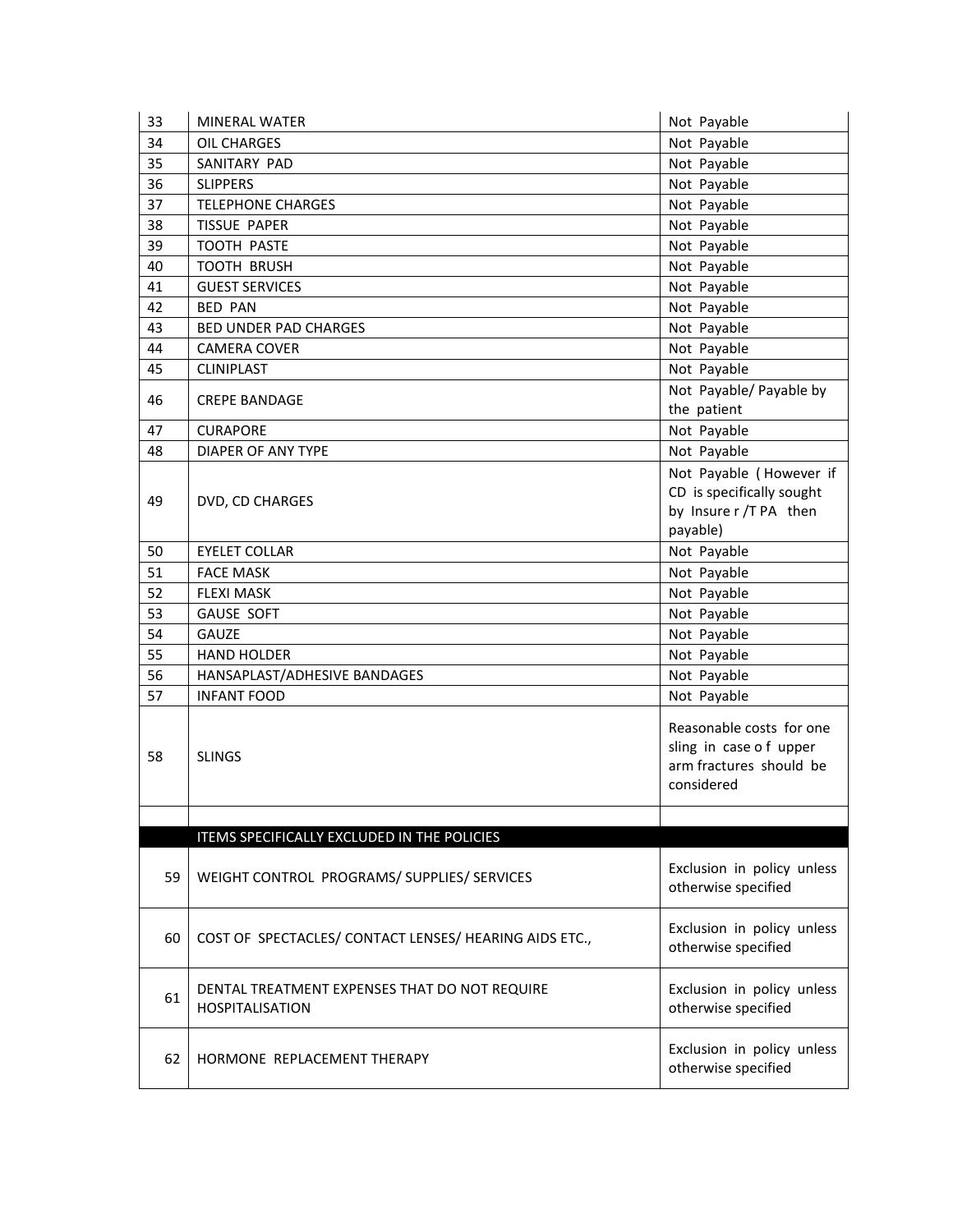| 63 | <b>HOME VISIT CHARGES</b>                                                                                                                       | Exclusion in policy unless<br>otherwise specified                                     |
|----|-------------------------------------------------------------------------------------------------------------------------------------------------|---------------------------------------------------------------------------------------|
| 64 | INFERTILITY/ SUBFERTILITY/ ASSISTED CONCEPTION PROCEDURE                                                                                        | Exclusion in policy unless<br>otherwise specified                                     |
| 65 | OBESITY (INCLUDING MORBID OBESITY) TREATMENT IF EXCLUDED IN<br><b>POLICY</b>                                                                    | Exclusion in policy unless<br>otherwise specified                                     |
| 66 | PSYCHIATRIC & PSYCHOSOMATIC DISORDERS                                                                                                           | Exclusion in policy unless<br>otherwise specified                                     |
| 67 | <b>CORRECTIVE SURGERY FOR REFRACTIVE ERROR</b>                                                                                                  | Exclusion in policy unless<br>otherwise specified                                     |
| 68 | TREATMENT OF SEXUALLY TRANSMITTED DISEASES                                                                                                      | Exclusion in policy unless<br>otherwise specified                                     |
| 69 | DONOR SCREENING CHARGES                                                                                                                         | Exclusion in policy unless<br>otherwise specified                                     |
| 70 | ADMISSION/REGISTRATION CHARGES                                                                                                                  | Exclusion in policy unless<br>otherwise specified                                     |
| 71 | HOSPITALISATION FOR EVALUATION/ DIAGNOSTIC PURPOSE                                                                                              | Exclusion in policy unless<br>otherwise specified                                     |
| 72 | EXPENSES FOR INVESTIGATION/ TREATMENT IRRELEVANT TO THE<br>DISEASE FOR WHICH ADMITTED OR DIAGNOSED                                              | Not Payable - Exclusion<br>in<br>policy unless otherwise<br>specified                 |
| 73 | ANY EXPENSES WHEN THE PATIENT IS DIAGNOSED WITH RETRO VIRUS<br>+ OR SUFFERING FROM /HIV/ AIDS ETC IS DETECTED/ DIRECTLY OR<br><b>INDIRECTLY</b> | Not payable as per<br>HIV/AIDS exclusion                                              |
| 74 | STEM CELL IMPLANTATION/ SURGERY and storage                                                                                                     | Not Payable except Bone<br>Marrow Transplantation<br>where covered by policy          |
|    |                                                                                                                                                 |                                                                                       |
|    | ITEMS WHICH FORM PART OF HOSPITAL SERVICES WHERE SEPARA TE<br>CONSUMABLES ARE NOT PA YABLE BUT THE SER VICE IS                                  |                                                                                       |
| 75 | WARD AND THEATRE BOOKING CHARGES                                                                                                                | Payable under OT<br>Charges, not payable<br>separately                                |
| 76 | ARTHROSCOPY & ENDOSCOPY INSTRUMENTS                                                                                                             | Rental charged by the<br>hospital payable.<br>Purchase of Instruments<br>not payable. |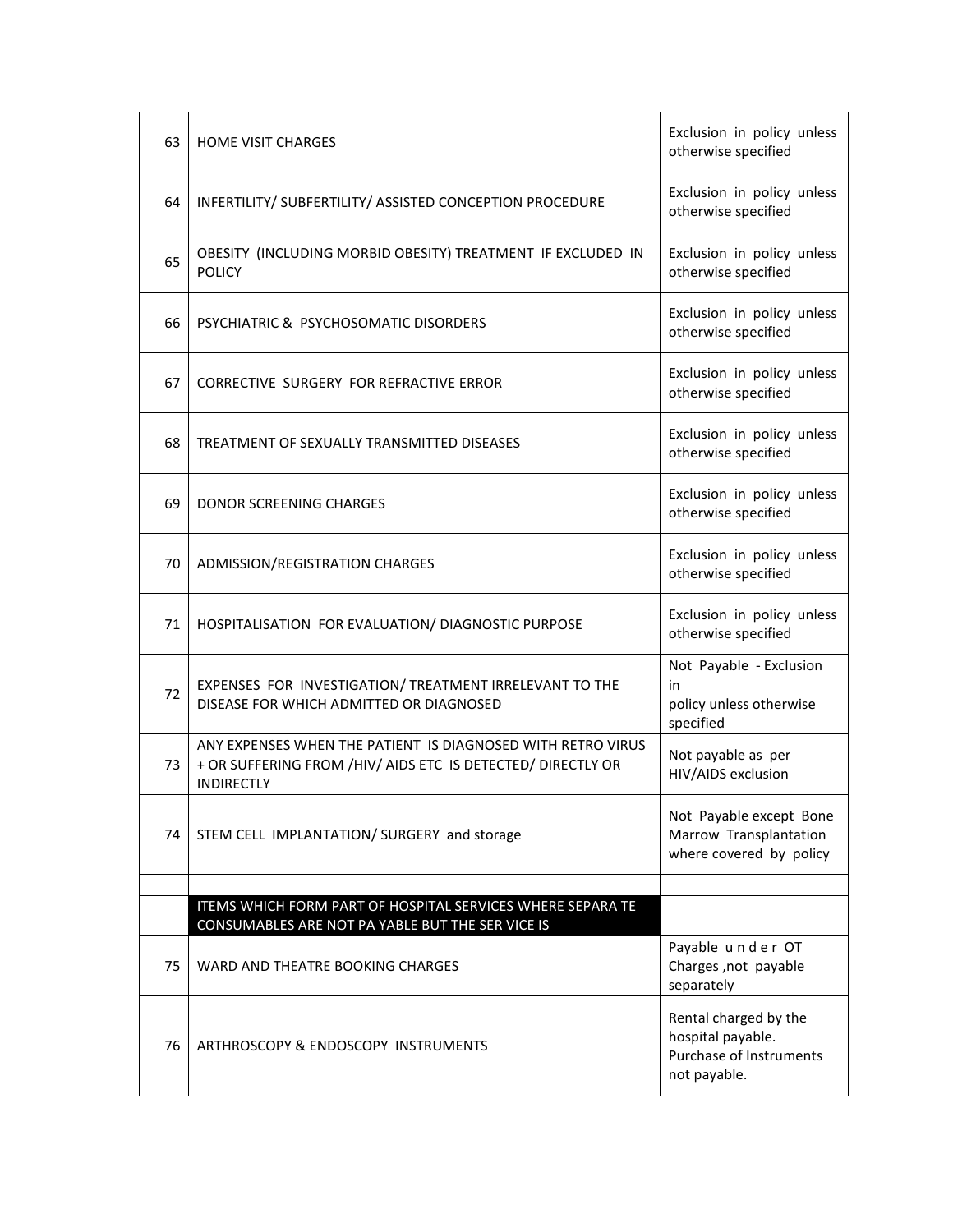| 77 | MICROSCOPE COVER                                                      | Payable under OT<br>Charges, not separately                                                            |
|----|-----------------------------------------------------------------------|--------------------------------------------------------------------------------------------------------|
| 78 | SURGICAL BLADES, HARMONIC SCALPEL, SHAVER                             | Payable under OT<br>Charges, not separately                                                            |
| 79 | <b>SURGICAL DRILL</b>                                                 | Payable under OT<br>Charges, not separately                                                            |
| 80 | <b>EYE KIT</b>                                                        | Payable under OT<br>Charges , not separately                                                           |
| 81 | <b>EYE DRAPE</b>                                                      | Payable under OT Charges<br>, not separately                                                           |
| 82 | X-RAY FILM                                                            | Payable under Radiology<br>Charges, not as<br>consumable                                               |
| 83 | <b>SPUTUM CUP</b>                                                     | Payable under<br>Investigation Charges, not<br>as consumable                                           |
| 84 | <b>BOYLES APPARATUS CHARGES</b>                                       | Part of OT Charges, not<br>separately                                                                  |
| 85 | BLOOD GROUPING AND CROSS MATCHING OF DONORS<br>SAMPLES                | Part of Cost of Blood,<br>not payable                                                                  |
| 86 | Antiseptic or disinfectant lotions                                    | Not Payable-Part of<br><b>Dressing Charges</b>                                                         |
| 87 | BAND AIDS, BANDAGES, STERLILE INJECTIONS, NEEDLES,<br><b>SYRINGES</b> | Not Payable - Part of<br>Dressing charges                                                              |
| 88 | <b>COTTON</b>                                                         | Not Payable -Part of<br><b>Dressing Charges</b>                                                        |
| 89 | <b>COTTON BANDAGE</b>                                                 | Not Payable- Part of<br><b>Dressing Charges</b>                                                        |
| 90 | MICROPORE/ SURGICAL TAPE                                              | Not Payable-Payable by<br>the patient when<br>prescribed, otherwise<br>included as Dressing<br>Charges |
| 91 | <b>BLADE</b>                                                          | Not Payable                                                                                            |
| 92 | <b>APRON</b>                                                          | Not Payable-Part of<br>Hospital Services/<br>Disposable linen to be<br>part of OT/ICU charges          |
| 93 | <b>TORNIQUET</b>                                                      | Not Payable (service is<br>charged by hospitals,<br>consumables c an n o t be<br>separately charged)   |
| 94 | ORTHOBUNDLE, GYNAEC BUNDLE                                            | Part of Dressing Charges                                                                               |
| 95 | URINE CONTAINER                                                       | Not Payable                                                                                            |
|    | ELEMENTS OF ROOM CHARGE                                               |                                                                                                        |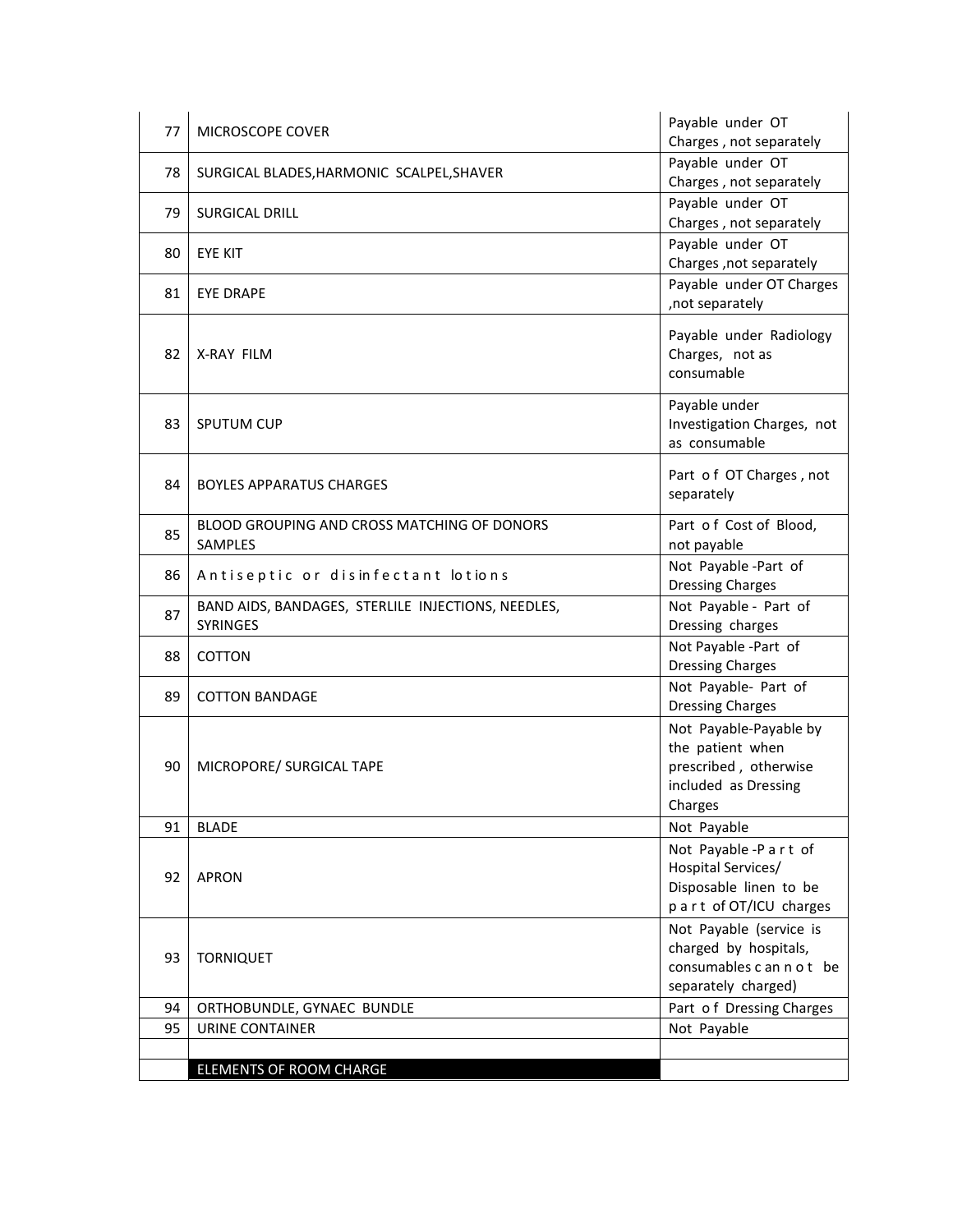| 96  | LUXURY TAX                                                               | Actual tax levied by<br>government is<br>payable. P a r t of room<br>charge for sub limits |
|-----|--------------------------------------------------------------------------|--------------------------------------------------------------------------------------------|
| 97  | <b>HVAC</b>                                                              | Part of room charge not<br>payable separately                                              |
| 98  | <b>HOUSE KEEPING CHARGES</b>                                             | Part of room charge not<br>payable separately                                              |
| 99  | SERVICE CHARGES WHERE NURSING CHARGE ALSO CHARGED                        | Part of room charge<br>notpayable separately                                               |
| 100 | TELEVISION & AIR CONDITIONER CHARGES                                     | Payable under room<br>charges not if separately<br>levied                                  |
| 101 | <b>SURCHARGES</b>                                                        | Part of Room Charge,<br>Not<br>payable separately                                          |
| 102 | <b>ATTENDANT CHARGES</b>                                                 | Not Payable - Part of<br>Room Charges                                                      |
| 103 | M IV INJECTION CHARGES                                                   | Part of nursing charges,<br>not payable                                                    |
| 104 | <b>CLEAN SHEET</b>                                                       | Part of<br>Laundry/Housekeeping<br>not payable separately                                  |
| 105 | EXTRA DIET OF PATIENT(OTHER THAN THAT WHICH<br>FORMS PART OF BED CHARGE) | Patient Diet provided by<br>hospital is payable                                            |
| 106 | <b>BLANKET/WARMER BLANKET</b>                                            | Not Payable- part of<br>room charges                                                       |
|     |                                                                          |                                                                                            |
| 107 | ADMINISTRATIVE OR NON-MEDICAL CHARGES<br><b>ADMISSION KIT</b>            | Not Payable                                                                                |
| 108 | <b>BIRTH CERTIFICATE</b>                                                 | Not Payable                                                                                |
| 109 | BLOOD RESERVATION CHARGES AND ANTE NATAL BOOKING CHARGES                 | Not Payable                                                                                |
| 110 | <b>CERTIFICATE CHARGES</b>                                               | Not Payable                                                                                |
| 111 | <b>COURIER CHARGES</b>                                                   | Not Payable                                                                                |
| 112 | <b>CONVENYANCE CHARGES</b>                                               | Not Payable                                                                                |
| 113 | DIABETIC CHART CHARGES                                                   | Not Payable                                                                                |
| 114 | DOCUMENTATION CHARGES / ADMINISTRATIVE<br><b>EXPENSES</b>                | Not Payable                                                                                |
| 115 | DISCHARGE PROCEDURE CHARGES                                              | Not Payable                                                                                |
| 116 | DAILY CHART CHARGES                                                      | Not Payable                                                                                |
| 117 | ENTRANCE PASS / VISITORS PASS CHARGES                                    | Not Payable                                                                                |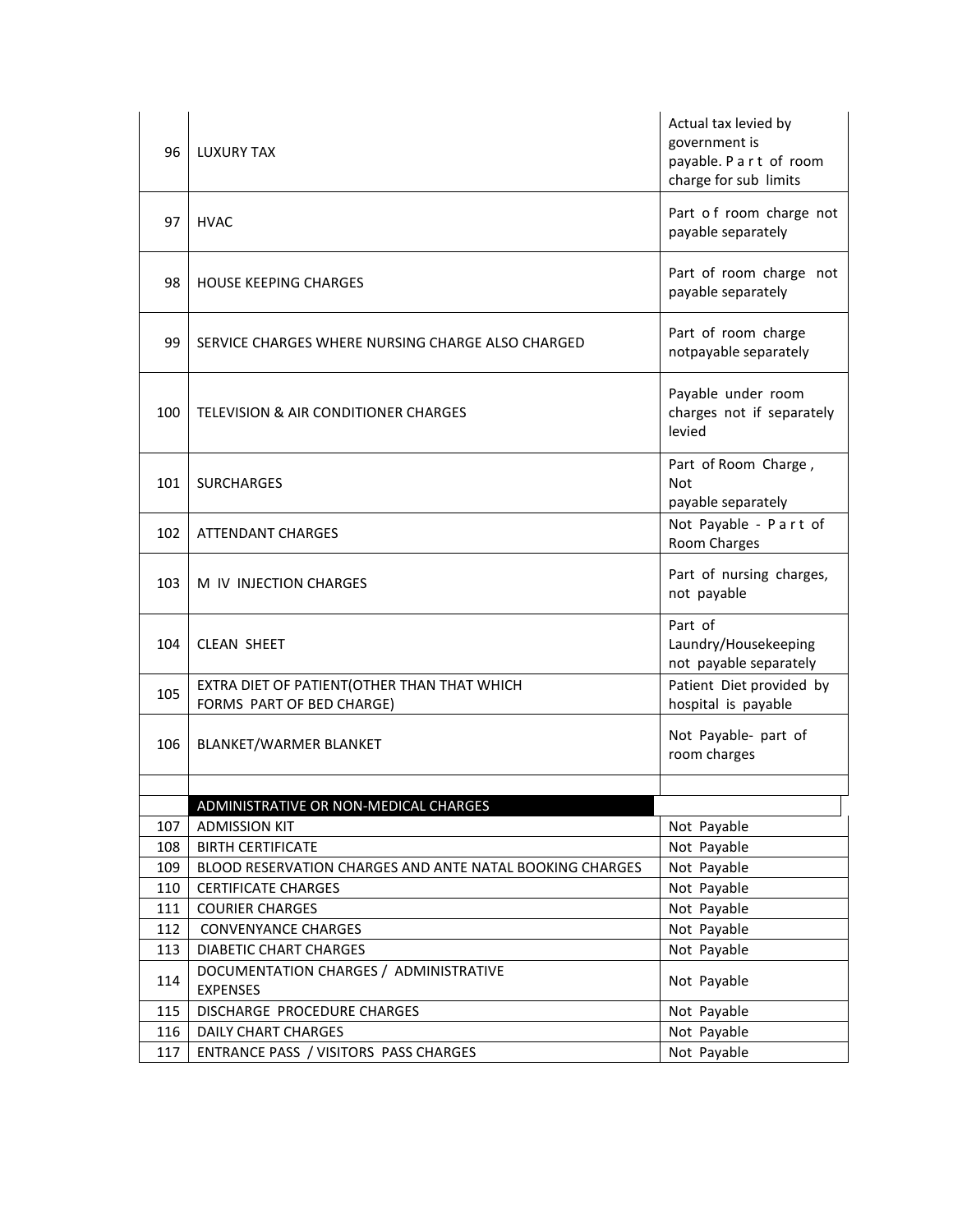| 118 | EXPENSES RELATED TO PRESCRIPTION ON DISCHARGE          | To be claimed by patient<br>under Post Hosp where<br>admissible                                          |
|-----|--------------------------------------------------------|----------------------------------------------------------------------------------------------------------|
| 119 | FILE OPENING CHARGES                                   | Not Payable                                                                                              |
| 120 | INCIDENTAL EXPENSES / MISC. CHARGES (NOT<br>EXPLAINED) | Not Payable                                                                                              |
| 121 | <b>MEDICAL CERTIFICATE</b>                             | Not Payable                                                                                              |
| 122 | <b>MAINTENANCE CHARGES</b>                             | Not Payable                                                                                              |
| 123 | <b>MEDICAL RECORDS</b>                                 | Not Payable                                                                                              |
| 124 | PREPARATION CHARGES                                    | Not Payable                                                                                              |
| 125 | PHOTOCOPIES CHARGES                                    | Not Payable                                                                                              |
| 126 | PATIENT IDENTIFICATION BAND / NAME TAG                 | Not Payable                                                                                              |
| 127 | <b>WASHING CHARGES</b>                                 | Not Payable                                                                                              |
| 128 | <b>MEDICINE BOX</b>                                    | Not Payable                                                                                              |
| 129 | <b>MORTUARY CHARGES</b>                                | Payable upto 24 hrs,<br>shifting charges not<br>payable                                                  |
| 130 | MEDICO LEGAL CASE CHARGES (MLC CHARGES)                |                                                                                                          |
|     |                                                        |                                                                                                          |
|     | <b>EXTERNAL DURABLE DEVICES</b>                        |                                                                                                          |
| 131 | <b>WALKING AIDS CHARGES</b>                            | Not Payable                                                                                              |
| 132 | <b>BIPAP MACHINE</b>                                   | Not Payable                                                                                              |
| 133 | COMMODE                                                | Not Payable                                                                                              |
| 134 | CPAP/ CAPD EQUIPMENTS                                  | Device not payable                                                                                       |
| 135 | INFUSION PUMP - COST                                   | Device not payable                                                                                       |
| 136 | OXYGEN CYLINDER (FOR USAGE OUTSIDE THE HOSPITAL)       | Not Payable                                                                                              |
| 137 | PULSEOXYMETER CHARGES                                  | Device not payable                                                                                       |
| 138 | <b>SPACER</b>                                          | Not Payable                                                                                              |
| 139 | SPIROMETRE                                             | Device not payable                                                                                       |
| 140 | S PO 2PRO B E                                          | Not Payable                                                                                              |
| 141 | <b>NEBULIZER KIT</b>                                   | Not Payable                                                                                              |
| 142 | STEAM INHALER                                          | Not Payable                                                                                              |
| 143 | ARMSLING                                               | Not Payable                                                                                              |
| 144 | THERMOMETER                                            | Not Payable (paid by<br>patient)                                                                         |
| 145 | <b>CERVICAL COLLAR</b>                                 | Not Payable                                                                                              |
| 146 | SPLINT                                                 | Not Payable                                                                                              |
| 147 | DIABETIC FOOT WEAR                                     | Not Payable                                                                                              |
| 148 | KNEE BRACES ( LONG/ SHORT/ HINGED)                     | Not Payable                                                                                              |
| 149 | KNEE IMMOBILIZER/SHOULDER IMMOBILIZER                  | Not Payable                                                                                              |
| 150 | LUMBOSACRAL BELT                                       | Essential and should be<br>paid specifically for cases<br>who have undergone<br>surgery of lumbar spine. |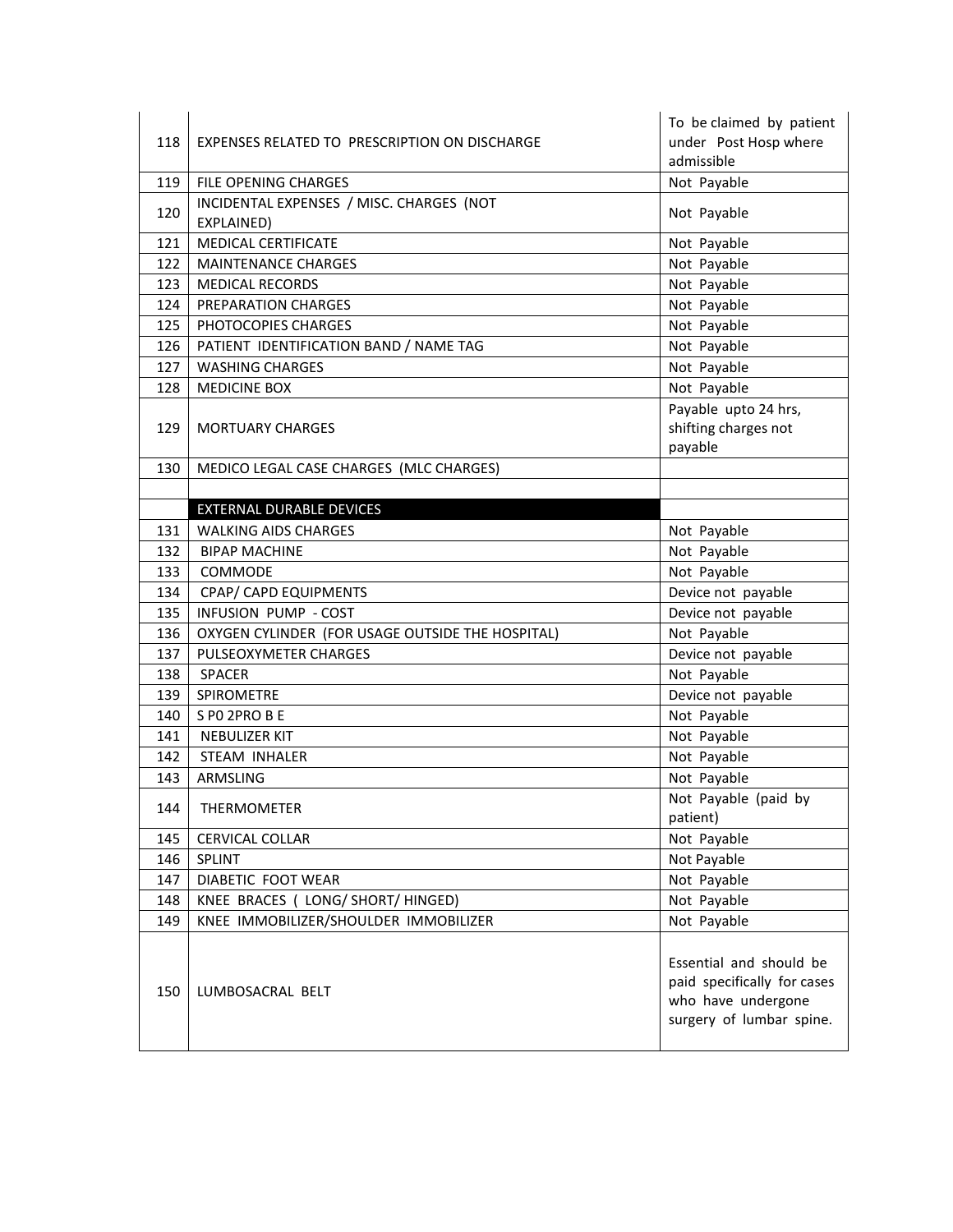| 151 | NIMBUS BED OR WATER OR AIR BED CHARGES                                                                  | Payable for any ICU<br>patient requiring more<br>than 3 days in ICU, all<br>patients with<br>paraplegia /quadriplegia<br>for any reason and at<br>reasonable cost of<br>approximately Rs 200/<br>day                              |
|-----|---------------------------------------------------------------------------------------------------------|-----------------------------------------------------------------------------------------------------------------------------------------------------------------------------------------------------------------------------------|
| 152 | AMBULANCE COLLAR                                                                                        | Not Payable                                                                                                                                                                                                                       |
| 153 | AMBULANCE EQUIPMENT                                                                                     | Not Payable                                                                                                                                                                                                                       |
| 154 | MICROSHEILD                                                                                             | Not Payable                                                                                                                                                                                                                       |
| 155 | <b>ABDOMINAL BINDER</b>                                                                                 | Essential and should be<br>paid in post surgery<br>patients of major<br>abdominal surgery<br>including TAH, LSCS,<br>incisional hernia repair,<br>exploratory laparotomy<br>for intestinal obstruct<br>ion, liver transplant etc. |
|     | ITEMS PA YABLE IF SUPPORTED BY A PRESCRIPTION                                                           |                                                                                                                                                                                                                                   |
| 156 | BETADINE \ HYDROGEN PEROXIDE\SPIRIT\<br><b>DISINFECTANTS ETC</b>                                        | May be payable when<br>prescribed for patient,<br>not payable for hospital<br>use in OT or ward or<br>for dressings in hospital                                                                                                   |
| 157 | PRIVATE NURSES CHARGES- SPECIAL NURSING CHARGES                                                         | Post hospitalization<br>nursing charges not<br>Payable                                                                                                                                                                            |
| 158 | NUTRITION PLANNING CHARGES - DIETICIAN CHARGES-<br><b>DIET CHARGES</b>                                  | Patient Diet provided by<br>hospital is payable                                                                                                                                                                                   |
| 159 | <b>SUGAR FREE Tablets</b>                                                                               | Payable -Sugar free<br>variants of admissible<br>medicines are not<br>excluded                                                                                                                                                    |
| 160 | CREAMS POWDERS LOTIONS (Toileteries are not payable only<br>prescribed medical pharmaceuticals payable) | Payable when prescribed                                                                                                                                                                                                           |
| 161 | Digestion gels                                                                                          | Payable when prescribed                                                                                                                                                                                                           |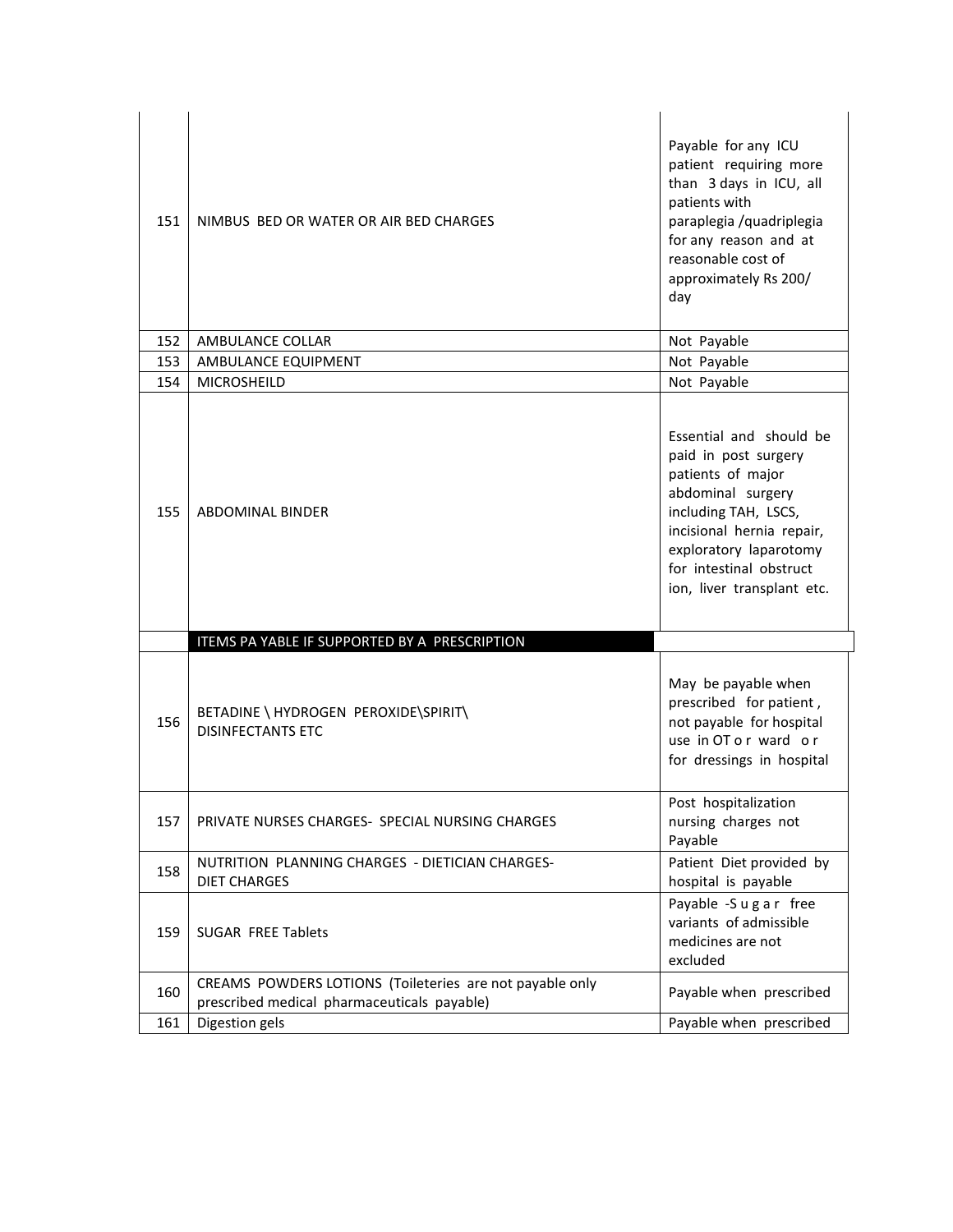| 162 | <b>ECG ELECTRODES</b>                                                            | Upto 5 electrodes are<br>required for every case<br>visiting OT or ICU. For<br>longer stay in ICU, may<br>require a change and at<br>least one set every second<br>day must be payable. |
|-----|----------------------------------------------------------------------------------|-----------------------------------------------------------------------------------------------------------------------------------------------------------------------------------------|
| 163 | <b>GLOVES</b>                                                                    | Sterilized Gloves payable /<br>unsterilized gloves not<br>payable                                                                                                                       |
| 164 | <b>HIV KIT</b>                                                                   | Payable - payable Pre<br>op e ra t iv e screening                                                                                                                                       |
| 165 | LISTERINE/ ANTISEPTIC MOUTHWASH                                                  | Payable when prescribed                                                                                                                                                                 |
| 166 | LOZENGES                                                                         | Payable when prescribed                                                                                                                                                                 |
| 167 | MOUTH PAINT                                                                      | Payable when prescribed                                                                                                                                                                 |
| 168 | <b>NEBULISATION KIT</b>                                                          | If used during<br>hospitalization is payable<br>reasonably                                                                                                                              |
| 169 | <b>NOVARAPID</b>                                                                 | Payable when prescribed                                                                                                                                                                 |
| 170 | VOLINI GEL/ ANALGESIC GEL                                                        | Payable when prescribed                                                                                                                                                                 |
| 171 | <b>ZYTEE GEL</b>                                                                 | Payable when prescribed                                                                                                                                                                 |
| 172 | <b>VACCINATION CHARGES</b>                                                       | Routine Vaccination not<br>Payable / Post Bite<br>Vaccination Payable                                                                                                                   |
|     |                                                                                  |                                                                                                                                                                                         |
|     | PART OF HOSPITAL'S OWN COSTS AND NOT PA YA BLE                                   |                                                                                                                                                                                         |
|     |                                                                                  |                                                                                                                                                                                         |
| 173 | AHD                                                                              | Not Payable - Part of<br>Hospital's internal Cost                                                                                                                                       |
| 174 | <b>ALCOHOL SWABES</b>                                                            | Not Payable - Part of<br>Hospital's internal Cost                                                                                                                                       |
| 175 | SCRUB SOLUTION/STERILLIUM                                                        | Not Payable - Part of<br>Hospital's internal Cost                                                                                                                                       |
|     |                                                                                  |                                                                                                                                                                                         |
|     | <b>OTHERS</b>                                                                    |                                                                                                                                                                                         |
| 176 | VACCINE CHARGES FOR BABY                                                         | Not Payable                                                                                                                                                                             |
| 177 | <b>AESTHETIC TREATMENT / SURGERY</b>                                             | Not Payable                                                                                                                                                                             |
| 178 | <b>TPA CHARGES</b>                                                               | Not Payable                                                                                                                                                                             |
| 179 | VISCO BELT CHARGES                                                               | Not Payable                                                                                                                                                                             |
| 180 | ANY KIT WITH NO DETAILS MENTIONED [DELIVERY KIT,<br>ORTHOKIT, RECOVERY KIT, ETC] | Not Payable                                                                                                                                                                             |
| 181 | <b>EXAMINATION GLOVES</b>                                                        | Not Payable                                                                                                                                                                             |
| 182 | <b>KIDNEY TRAY</b>                                                               | Not Payable                                                                                                                                                                             |
| 183 | <b>MASK</b>                                                                      | Not Payable                                                                                                                                                                             |